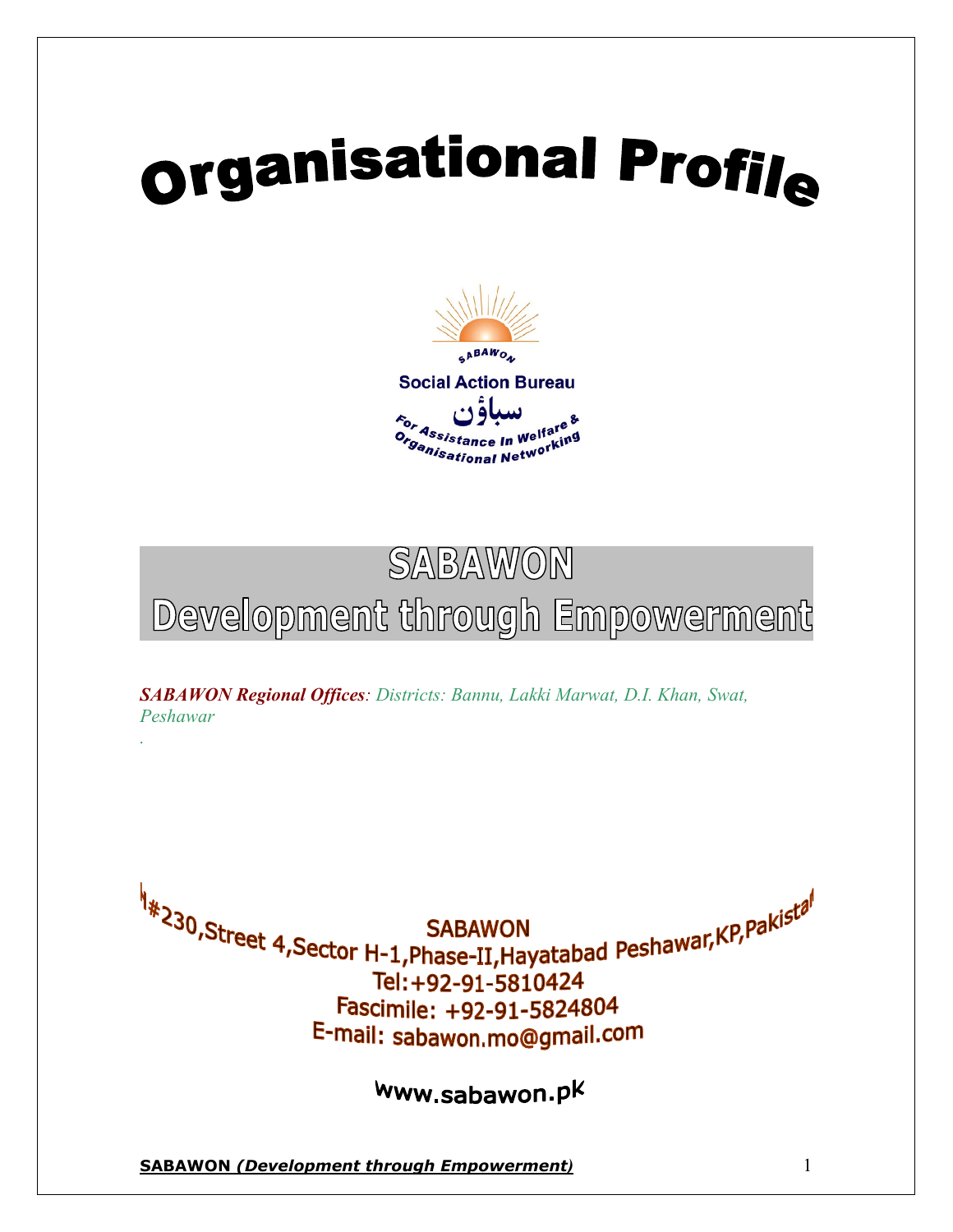# **SABAWON**

House # 230, Street # 4, Sector H1, Phase II, Hayatabad Peshawar, Khyber Pakhtunkhwa Pakistan, Phone: +92 91 5810424 Facsimile: + 92 91 5824804 Email: sabawon.mo@gmail.com sabawon.pmer@gmail.com

www.sabawon.pk

#### Organization Profile (SABAWON)

|                            | Name of the organization (Legal Name): Social Action Bureau for Assistance in |
|----------------------------|-------------------------------------------------------------------------------|
|                            | Welfare and Organizational Networking                                         |
| Name of the NGO in short:  | <b>SABAWON</b>                                                                |
| Type of organization:      | NGO (Non Government Organization)                                             |
| <b>Registered Address:</b> | Shah House Canal Road Abdara, P.O.                                            |
|                            | Peshawar District Peshawar                                                    |
| Contact:                   | 091-5810424                                                                   |
| <b>Registration No:</b>    | 2684 (under societal Act XX1 -1860)                                           |
| Date of Registration:      | 21st October 1996                                                             |
| Year of Establishment:     | 1994                                                                          |
| Place of Registration:     | Peshawar                                                                      |
| Postal Address:            | H#230, Street 4, Sector H-1, Phase- II,                                       |
|                            | Hayatabad Peshawar, KP Pakistan                                               |
| Website:                   | www.sabawon.pk                                                                |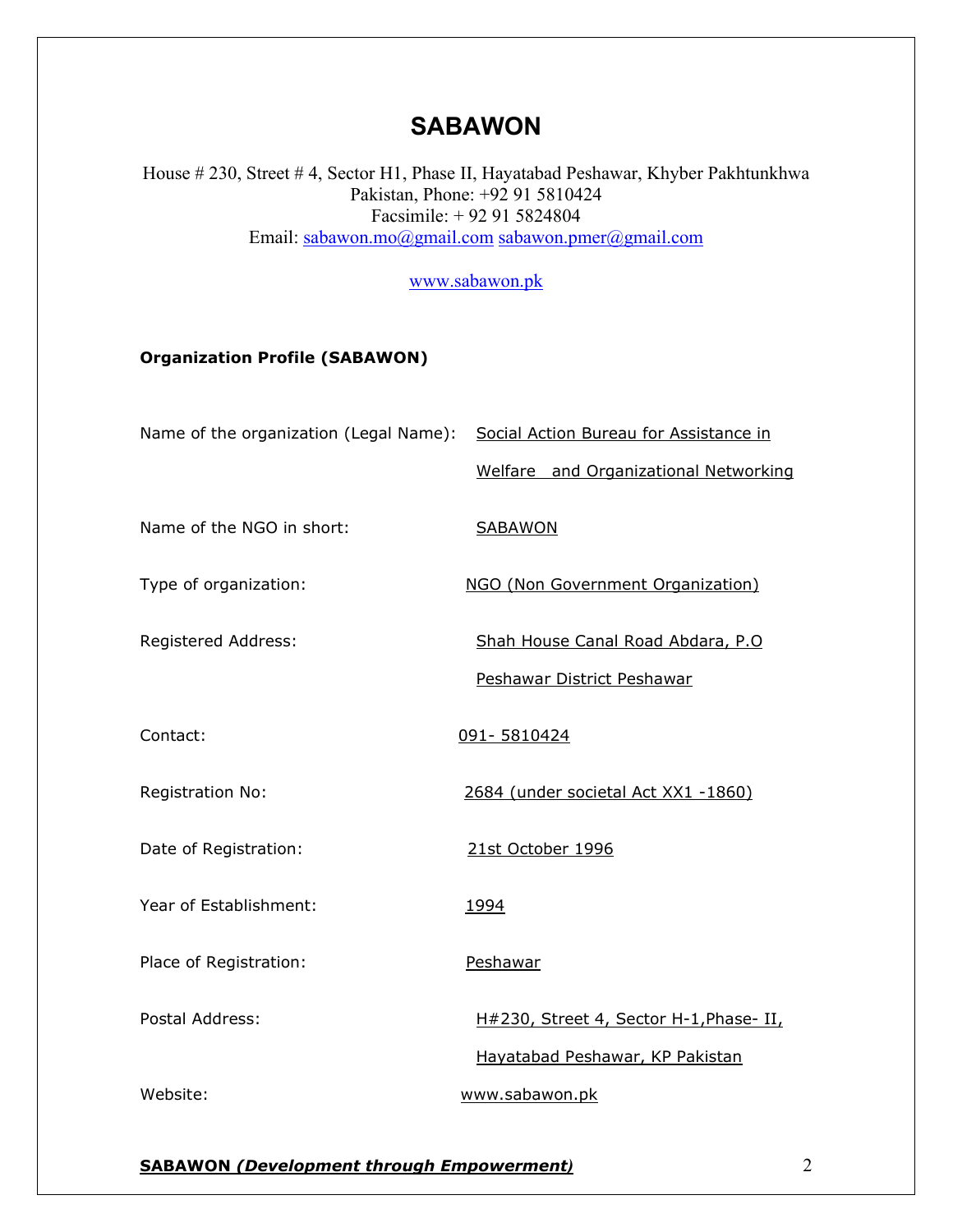#### Organizational Profile (SABAWON)

SABAWON stands for Social Action Bureau for Assistance in Welfare and Organizational Networking. It is a civil society organization created in September 1994, and is registered with the Government of Pakistan under the Societies Act of 1860.

SABAWON is working to form a society which is attributed as free from all kind of discrimination and striving to provide an enabling environment to the under resourced vulnerable communities for ensuring sustainable livelihood. Motivated by our concern for the country's poverty, affecting mostly women and children, SABAWON's mission is to provide access to the primary education, health resources, diseases prevention and promote development in social sector through dynamic partnerships that builds the local capacity in efficient and measurable ways:

- We believe in Partnership;
- We together find Solutions;
- We strive for Change; and
- We make a Difference.

For more details please visit our website **http://www.sabawon.pk** 

#### The Strategic Framework

#### Vision:

"To work for the creation of a society based on the principles of social justice and gender equality".

#### Mission Statement:

"To contribute towards development of the local communities, with a focus on providing enabling environment to the marginalized and deprived groups to access and utilize social sector services".

#### Key Programme Objectives:

- To establish and foster a network of community-based organisations for better planning, management and utilisation of resources;
- To build capacities of communities and local institutions for optimal resource management at the decentralised levels;
- To bring marginalised communities especially women and children into the mainstream of development through improving their social and economic condition and status; and
- To undertake development initiatives for promoting gender equality and protection of the rights of children.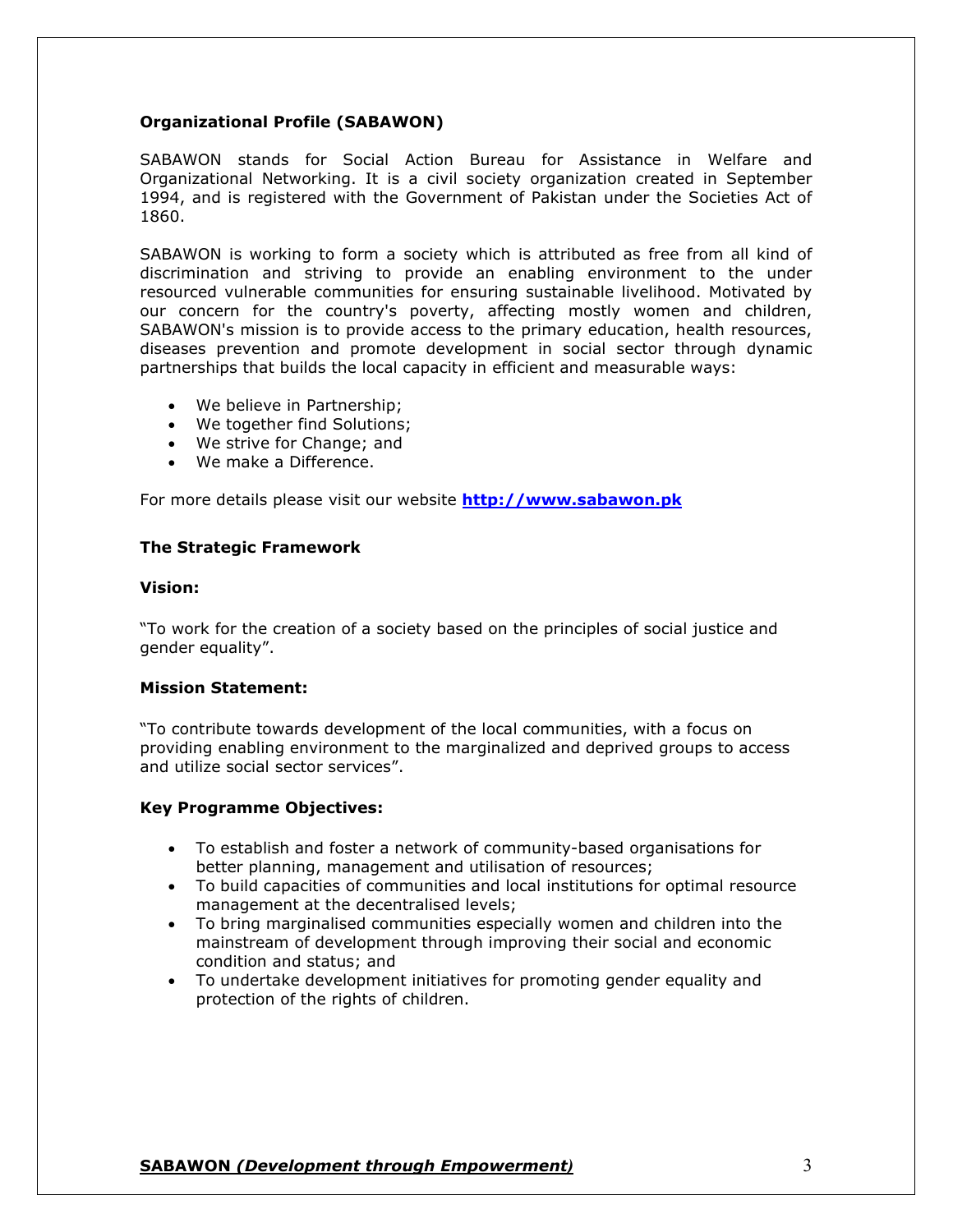#### SABAWON's MAIN AREAS OF INTEREST AND EXPERTISE

- Water and Sanitation
- Development of Community Physical Infrastructures (CPIs)
- Modern Agriculture techniques through advanced technologies
- Formal/ Non Formal Primary Education
- Social Mobilization & Capacity Building
- Poverty Reduction & Livelihood Program
- Health and Hygiene Education
- Vocational Trainings
- Re-establishment of Agricultural Crops by repairing water and land infrastructure, providing access to quality inputs.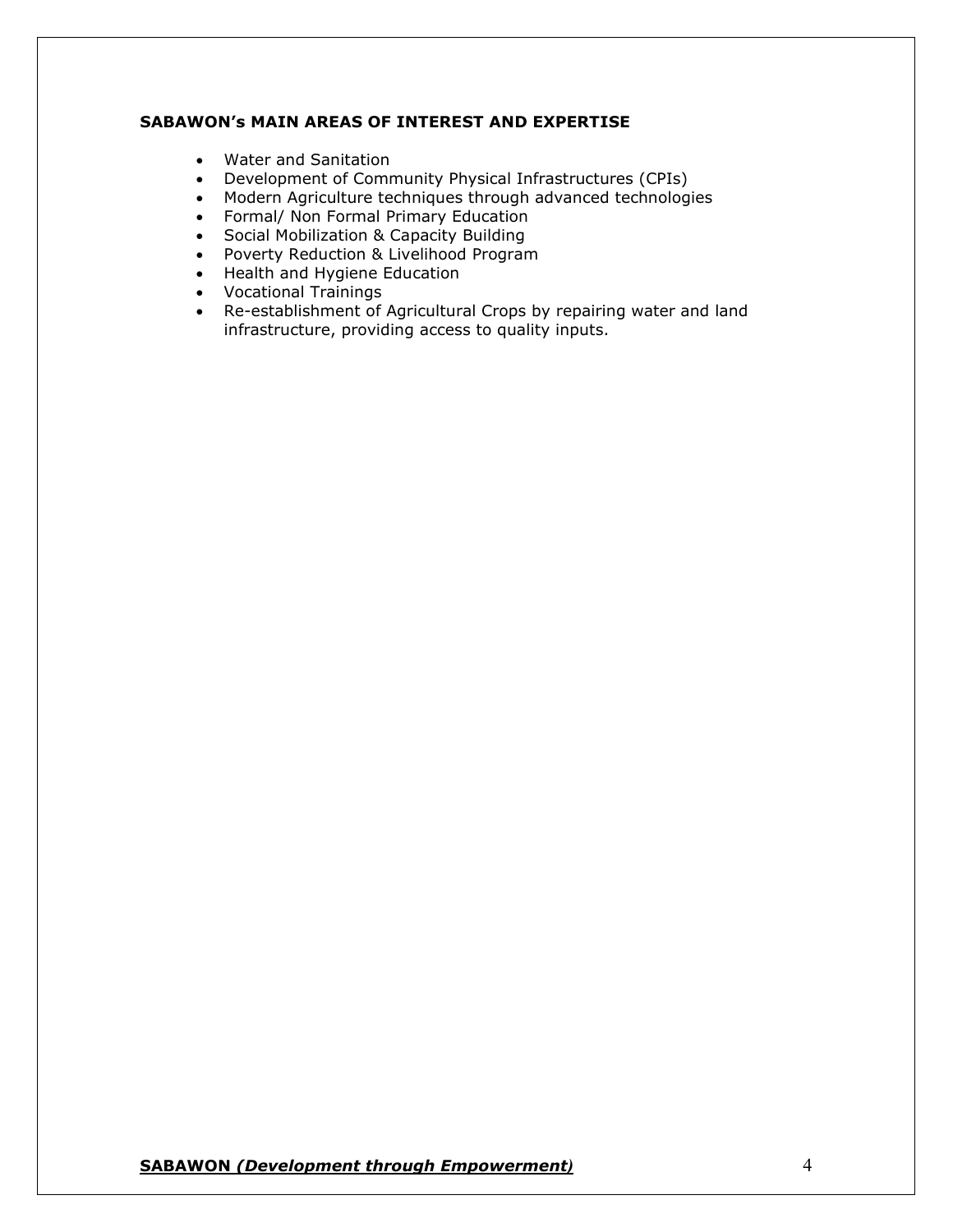# Project Summary:

| $S.$ #         | <b>Project Name</b>                                                                                                                                                                    | Project<br><b>Location</b>                          | <b>Funding</b><br><b>Source</b>                             | <b>Duration</b>                     | <b>Status</b>  |
|----------------|----------------------------------------------------------------------------------------------------------------------------------------------------------------------------------------|-----------------------------------------------------|-------------------------------------------------------------|-------------------------------------|----------------|
| $\mathbf{1}$   | Humanitarian<br>Response for COVID-<br>19 in 5 priority High<br><b>Burden</b><br>Districts in Khyber<br>Pakhtunkhwa<br>Province                                                        | District Swat,<br>Malakand,<br>Upper & Lower<br>Dir | <b>UNICEF</b>                                               | 13-July, 2020<br>$-12$ Feb,<br>2021 | On-Going       |
| $\overline{2}$ | Livelihood<br>Support<br>Promotion<br>of<br>and<br>Small<br>Community<br><b>Infrastructure Project</b>                                                                                 | Lakki Marwat                                        | <b>PPAF</b><br>(Pakistan<br>Poverty<br>Alleviation<br>Fund) | 01-July-2019<br>to 30-June-<br>2021 | On-Going       |
| $\overline{3}$ | Establishment<br>of<br>Citizen Liaison Cell<br>(CLC)                                                                                                                                   | Peshawar                                            | <b>WSSP</b>                                                 | 10-May-2018<br>to 9-Nov-<br>2019    | Completed      |
| $\overline{4}$ | Counter effects of<br>conflict and migration<br>by strengthening<br>socio-economic<br>resilience of<br>communities in<br>Bannu, KPK province<br>and returnees in NWA<br>of FATA region | Bannu &<br>North<br>Waziristan                      | Welthungerhil<br>fe WHH                                     | 01-Oct-2017<br>to 28-Feb-<br>2020   | On Going       |
| 5              | PA-CD: Poverty<br>Alleviation and<br>Community<br>Development                                                                                                                          | Jhang                                               | European<br>Commission                                      | $01$ -Mar- 17 to<br>31-Jan-2018     | Completed      |
| 6              | Urban WASH Polio<br><b>Plus Interventions</b>                                                                                                                                          | Peshawar                                            | <b>UNICEF</b>                                               | $16$ -Sep-16 to<br>$31$ -Dec-17     | Completed      |
| $\tau$         | <b>WASH Early</b><br>Recovery Project<br>(Rural PATS Plus)                                                                                                                             | Shangla                                             | <b>UNICEF</b>                                               | $01$ -Dec-16 to<br>31-Dec-17        | Completed      |
| 8              | Humanitarian<br>Assistance to IDPs in<br>Khyber Pakhtunkhwa<br>SABA WON ?Development through Empowerment)                                                                              | D.I. Khan                                           | <b>CARE</b><br>International<br>Pakistan                    | $01$ -Oct-16 to<br>30-June-17       | Completed<br>5 |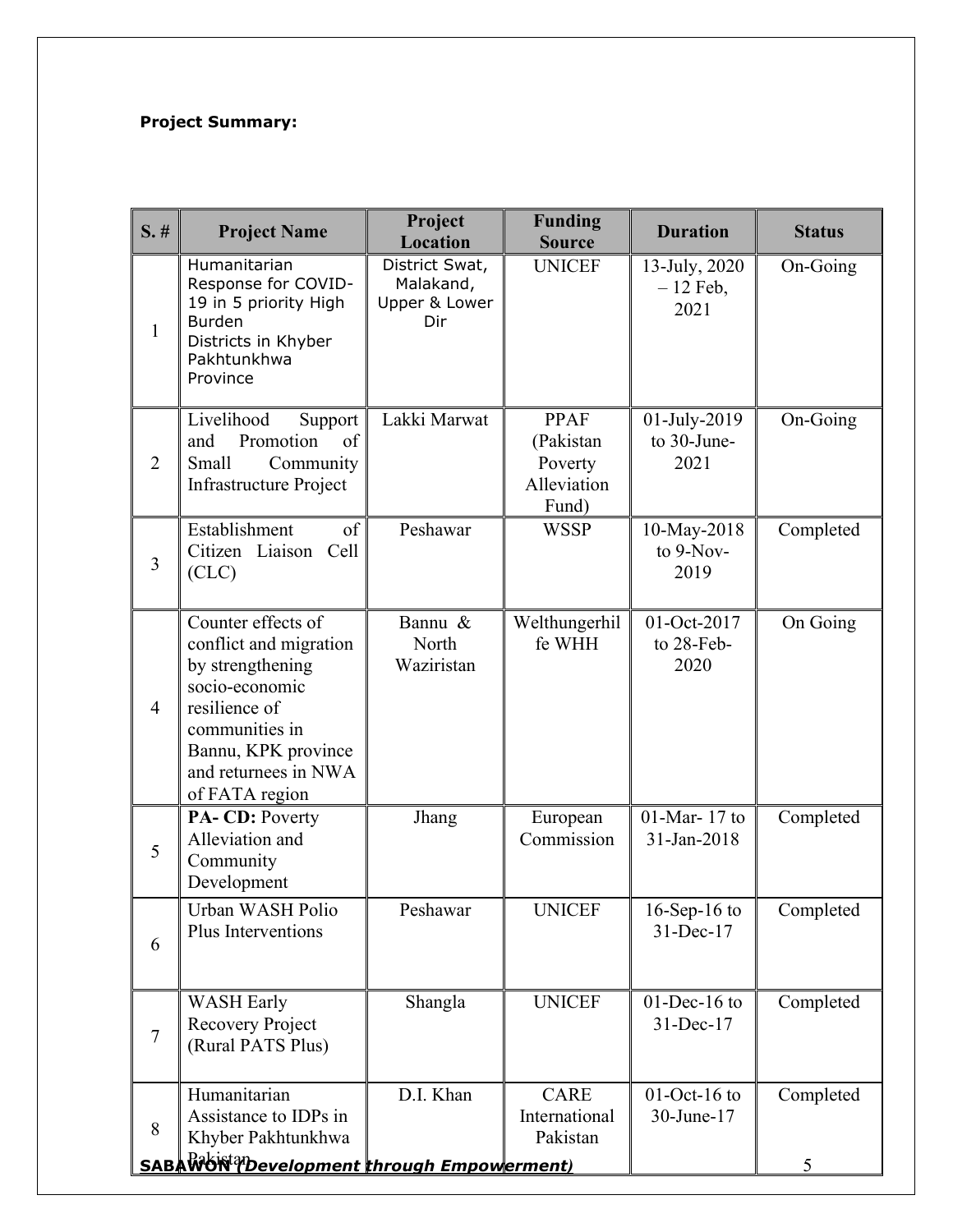| 9  | <b>PACE-PD: Poverty</b><br>Alleviation through<br>Community<br>Empowerment and<br>Participatory<br>Development                                                     | <b>Bhakkar</b>                           | European<br>Commission | $01$ -Jan-14 to<br>$31$ -Dec-16                                                                                 | Completed |
|----|--------------------------------------------------------------------------------------------------------------------------------------------------------------------|------------------------------------------|------------------------|-----------------------------------------------------------------------------------------------------------------|-----------|
| 10 | Livelihood Support<br>and Promotion of<br><b>Small Community</b><br><b>Infrastructure Program</b><br>(LACIP)                                                       | D.I. Khan                                | PPAF / KFW<br>Bank     | $01$ -Jan-16 to<br>30-June-16                                                                                   | Completed |
| 12 | <b>WASH Emergency</b><br>Returnees Response -<br>Kurram Agency                                                                                                     | Kurram<br><b>Agency FATA</b><br>Pakistan | <b>UNICEF</b>          | $13-Nov-15$ to<br>$12-Nov-16$                                                                                   | Completed |
| 13 | <b>WASH Emergency</b><br><b>Returnees Response</b>                                                                                                                 | Kurram<br>Agency FATA<br>Pakistan        | <b>UNICEF</b>          | $10$ -Mar- $17$ to<br>09-Sep-17                                                                                 | Completed |
| 14 | <b>WASH Emergency</b><br><b>IDPs Response-KPK</b>                                                                                                                  | Kurram<br>Agency (New<br>Durrani Camp)   | <b>UNICEF</b>          | $01$ -Jan-14 to<br>$31$ -July-16                                                                                | Completed |
| 15 | <b>WASH Emergency</b><br>IDPs Response-KPK                                                                                                                         | District Hangu<br>(Tough Serai<br>Camp)  | <b>UNICEF</b>          | April 10,<br>2015-31 July<br>2016                                                                               | Completed |
| 16 | <b>WASH Emergency</b><br>and Up Scaling Rural<br><b>Sanitation Emergency</b><br>Interventions and<br>Pakistan Approach<br>towards Total<br><b>Sanitation (PATS</b> | District and FR<br>Bannu                 | <b>UNICEF</b>          | February 25,<br>$2015 - June$<br>2016                                                                           | Completed |
| 17 | Sanitation Program at<br>Scale in Urban<br>Settlement (SPSP)<br>Urban                                                                                              | District and FR<br>Bannu                 | <b>UNICEF</b>          | Phase 1:<br>December<br>2014 to June<br>2015<br>Phase 2:<br>September<br>2015 to $6^{\text{th}}$<br>August 2016 | Completed |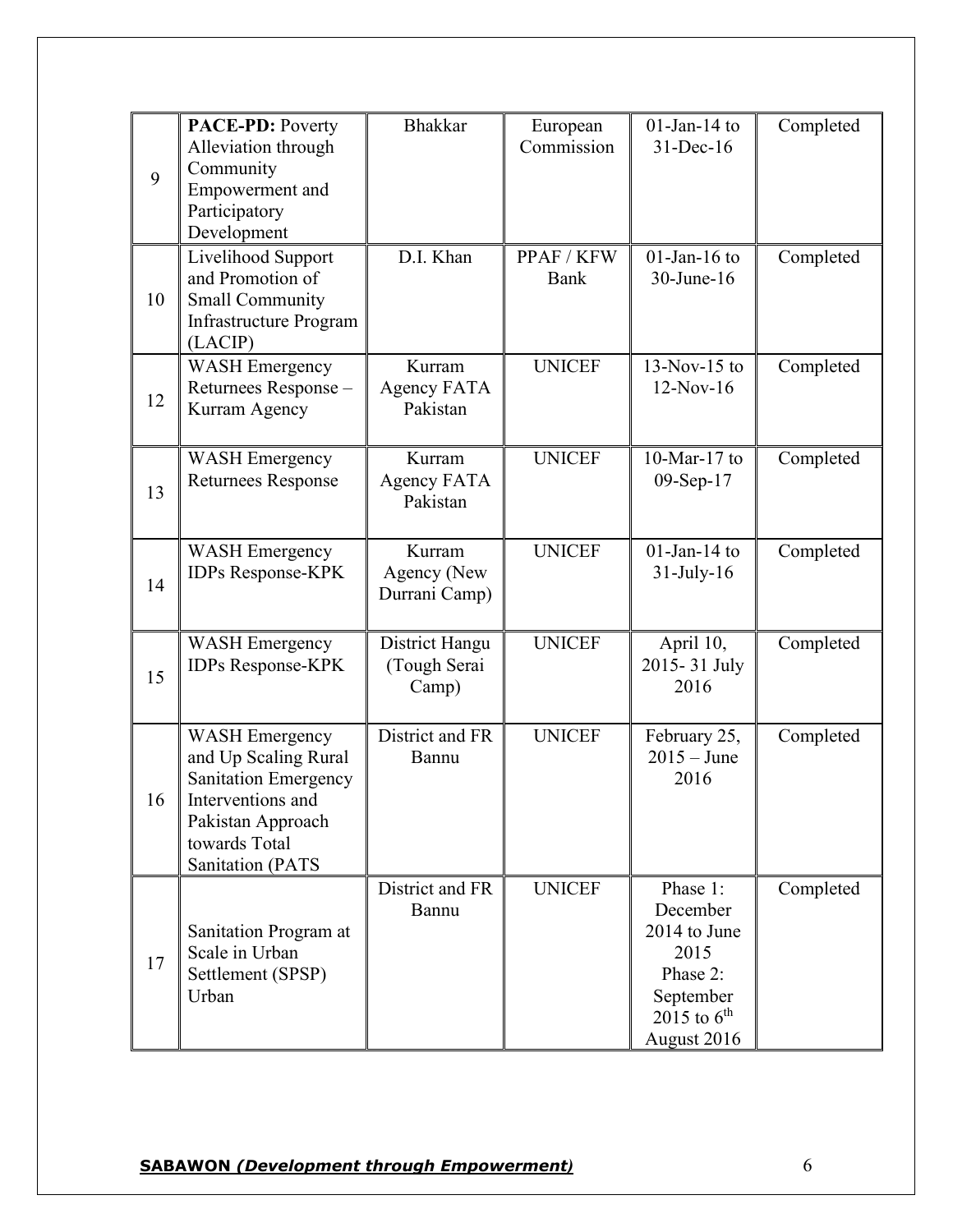| 18 | <b>WASH Survey</b>                                                                                                                                                                                           | Kurram<br>Agency $\&$<br>South<br>Waziristan<br>Agency                                           | <b>UNICEF</b>                              | October 2013<br>- January<br>2014   | Completed |
|----|--------------------------------------------------------------------------------------------------------------------------------------------------------------------------------------------------------------|--------------------------------------------------------------------------------------------------|--------------------------------------------|-------------------------------------|-----------|
| 19 | <b>KFW</b> Funded<br>Livelihood Support &<br><b>Small Community</b><br><b>Infrastructure Projects</b><br>in KP                                                                                               | <b>Union Council</b><br>Musa Zai<br>(District D.I.<br>Khan)                                      | PPAF/KFW<br>Bank                           | October 2013<br>- February<br>2016  | Completed |
| 20 | <b>Sanitation Programme</b><br>at Scale in Pakistan<br>through PATS in<br>District Kohat                                                                                                                     | District Kohat                                                                                   | <b>UNICEF</b>                              | June 2013 -<br>February<br>2014     | Completed |
| 21 | KFW funded Hydro<br>Renewable Energy<br>Programme (ID and<br>WECC) component                                                                                                                                 | District Lakki<br>Marwat and<br>Bannu                                                            | Pakistan<br>Poverty<br>Alleviation<br>Fund | May 2013-<br>Dec 2017               | Completed |
| 22 | <b>KFW Funded</b><br>Livelihood Support &<br><b>Small Community</b><br><b>Infrastructure Projects</b><br>in KP                                                                                               | <b>Union Council</b><br>Daraban and<br><b>Union Council</b><br>Chaudhwan<br>District<br>D.I.Khan | PPAF/KFW<br><b>Bank</b>                    | August, 2012<br>$-$ June, 2017      | Completed |
| 23 | Modern Agriculture<br>Technique through<br><b>Integrated Water</b><br><b>Efficient Irrigation</b><br>Program and<br><b>Community Physical</b><br>Infrastructure (CPI)<br>Project                             | District<br>D.I.Khan                                                                             | <b>PPAF</b>                                | April 2005 -<br>March 2013          | Completed |
| 24 | South Waziristan<br>Development<br>Initiative (Phase-I,II &<br>$III$ )<br>Institutional<br>Development (ID)<br>Water and Energy<br>(W&E) Infrastructure<br>Livelihood<br>Enhancement and<br>Protection (LEP) | South<br>Waziristan<br>Agency                                                                    | PPAF                                       | October 2011<br>- September<br>2015 | Completed |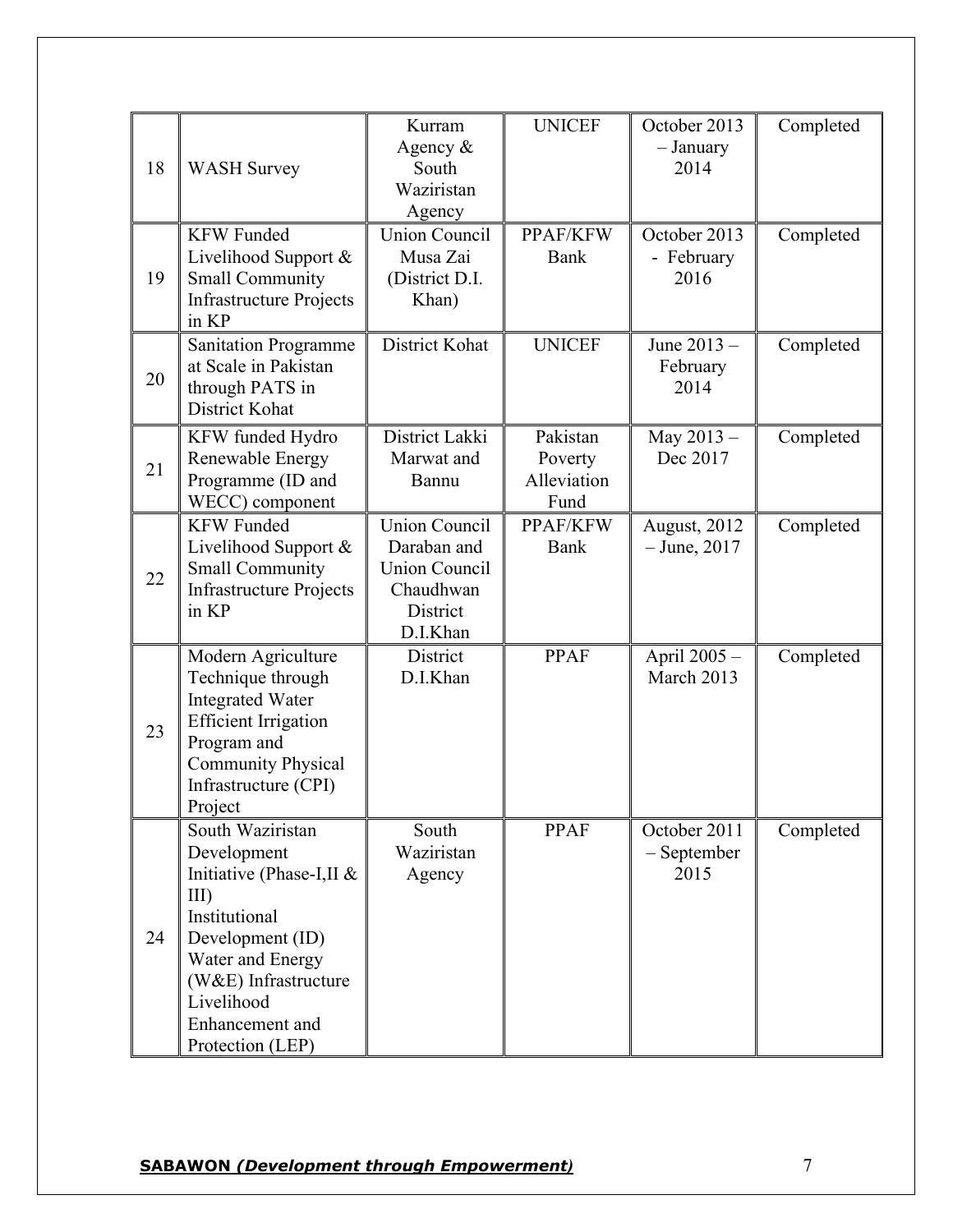| 25 | <b>Active Citizens</b><br>Program<br>Implementation                                                                                                                     | District<br>Charsadda and<br>Peshawar        | <b>British</b><br>Council                                                                                     | 1 July 2011 to<br>31 March<br>2013     | Completed |
|----|-------------------------------------------------------------------------------------------------------------------------------------------------------------------------|----------------------------------------------|---------------------------------------------------------------------------------------------------------------|----------------------------------------|-----------|
| 26 | Pakistan School<br>Inception, pre design<br>and Design Phases<br>Social Mobilization                                                                                    | District<br>Muzaffarabad<br>(AJK)            | CIDA-<br>Cowater Intl                                                                                         | 1 April 2011<br>$-30$ June<br>2014     | Completed |
| 27 | Gender Responsive<br><b>Social Services</b><br>Delivery Improvement<br>Project                                                                                          | District<br>Peshawar and<br>District Chitral | $CESSD -$<br><b>CIDA</b><br>Cowater Intl                                                                      | April 2009 -<br>September<br>2015      | Completed |
| 28 | Social Mobilization<br>and Hygiene<br>Promotion Component<br>for Rehabilitation of<br>flood damaged water<br>and sanitation systems<br>and improved service<br>delivery | District Swat                                | Mercy Corps /<br>EC                                                                                           | 1 February<br>2011 to 15<br>June 2013  | Completed |
| 29 | CASA-1000 for<br><b>Benefit Sharing Study</b><br>in FATA/KP                                                                                                             | Khyber Agency                                | World Bank                                                                                                    | 23 Jan 2012<br>to $29$<br>February, 12 | Completed |
| 30 | <b>Emergency Response</b><br>in WASH to the Flood<br>affected communities                                                                                               | District<br>D.I.Khan                         | Water Aid<br>Pakistan                                                                                         | $1st$ Sep till<br>November 30,<br>2010 | Completed |
| 31 | Sheltering of mother<br>& child health through<br>increased coverage of<br>immunization with<br>awareness raising $\&$<br>campaigning (Phase<br>I, II, III & IV)        | District<br>Peshawar &<br>District Mardan    | Global<br>Alliance for<br>Vaccine<br>Immunization<br>(GAVI),<br>Ministry of<br>Health,<br><b>UNICEF &amp;</b> | Dec 2009 -<br>June 2015                | Completed |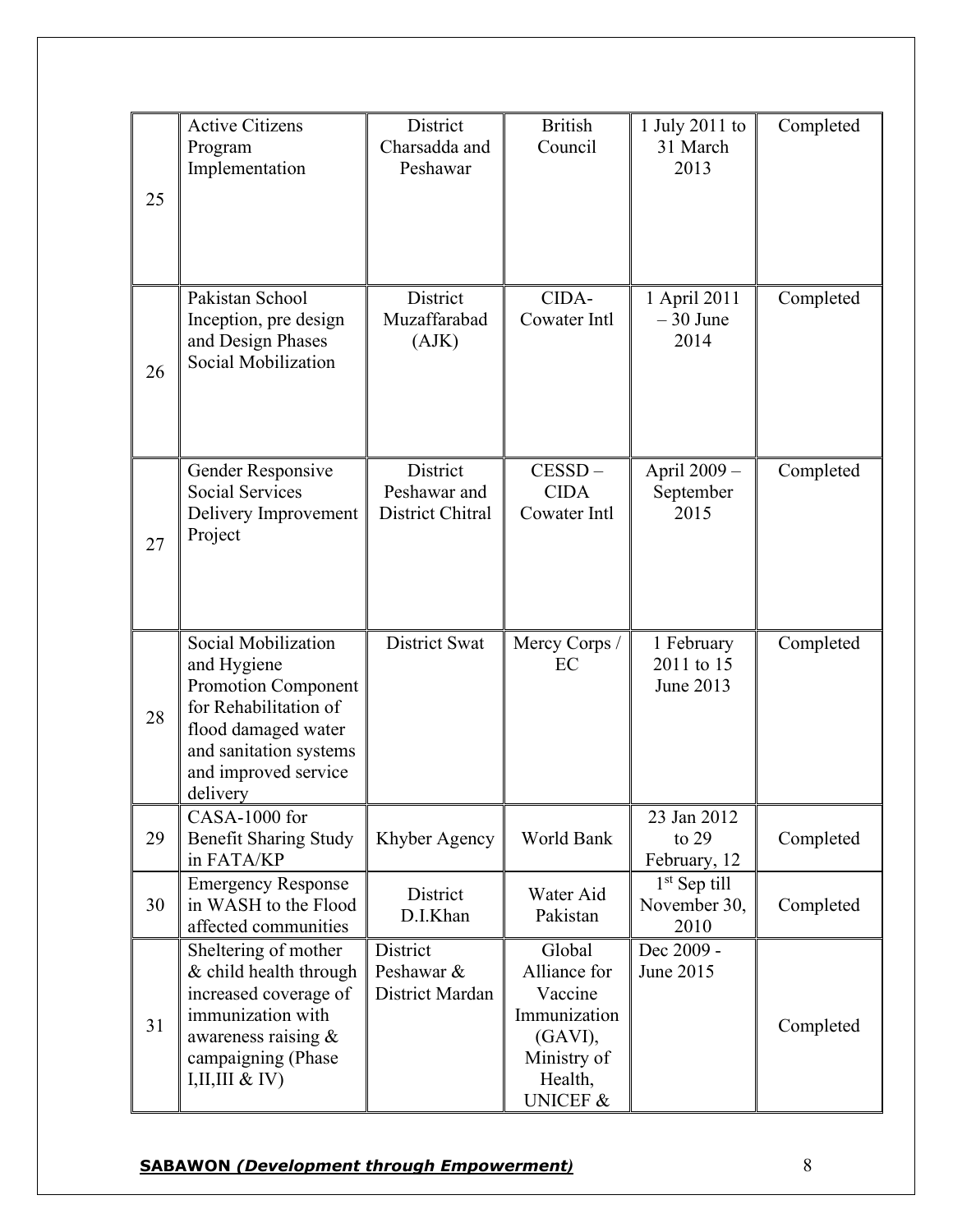|    |                                                                                                                                              |                                      | <b>WHO</b> |                                                   |           |
|----|----------------------------------------------------------------------------------------------------------------------------------------------|--------------------------------------|------------|---------------------------------------------------|-----------|
| 32 | Emergency Water &<br>Sanitation,<br>Rehabilitation and Re-<br><b>Construction</b> (Project<br>Code: PKNC-16)                                 | District D.I.<br>Khan                | Oxfam GB   | August 2012<br>$-$ Dec 2013                       | Completed |
| 33 | <b>Emergency Response</b><br>in WASH to the flood<br>affected people in D I<br>Khan                                                          | District<br>D.I.Khan                 | Oxfam GB   | 1 October<br>$2010 - 30$<br>November<br>2010      | Completed |
| 34 | Early Recovery<br>Project for the flood<br>affected areas                                                                                    | District<br>D.I.Khan                 | Oxfam GB   | 1 February<br>$2011 - 31$<br><b>July 2011</b>     | Completed |
| 35 | Flood Recovery<br>Project                                                                                                                    | District<br>Charsadda<br>andNowshera | Oxfam GB   | 1 January<br>2011 to 31<br>August 2011            | Completed |
| 36 | Provision of<br>immediate life saving<br>WASH services for<br>flood affected<br>communities                                                  | District<br>Charsadda                | Oxfam GB   | Aug 2010 till<br>October 2010                     | Completed |
| 37 | Removal of sludge<br>from UC MC1 and<br>MC3 and restoration<br>of street drainage,<br>sewerage caused by<br>2010 floods and<br>Monsoon rains | District<br>Charsadda                | Oxfam GB   | 1 Sep $2010 -$<br>30 Sep 2010                     | Completed |
| 38 | Provision of<br>Livelihood Support to<br>the flood Affected<br>Communities                                                                   | District<br>Nowshera                 | Oxfam GB   | 10 Aug 2010<br>$-30$ Nov<br>2010                  | Completed |
| 39 | Provision of NFI's,<br>Installation of<br>Permanent Latrine and<br>Hand Pumps, WASH<br>Strengthening for<br><b>IDPs</b>                      | District Kohat                       | Oxfam GB   | 1 Aug 2010-<br>April 2011                         | Completed |
| 40 | <b>WASH Emergency</b><br>Assistance and NFI<br>Distribution Project<br>for IDPs                                                              | District Kohat                       | Oxfam GB   | 1 March<br>$2010 - 30$ <sup>th</sup><br>June 2010 | Completed |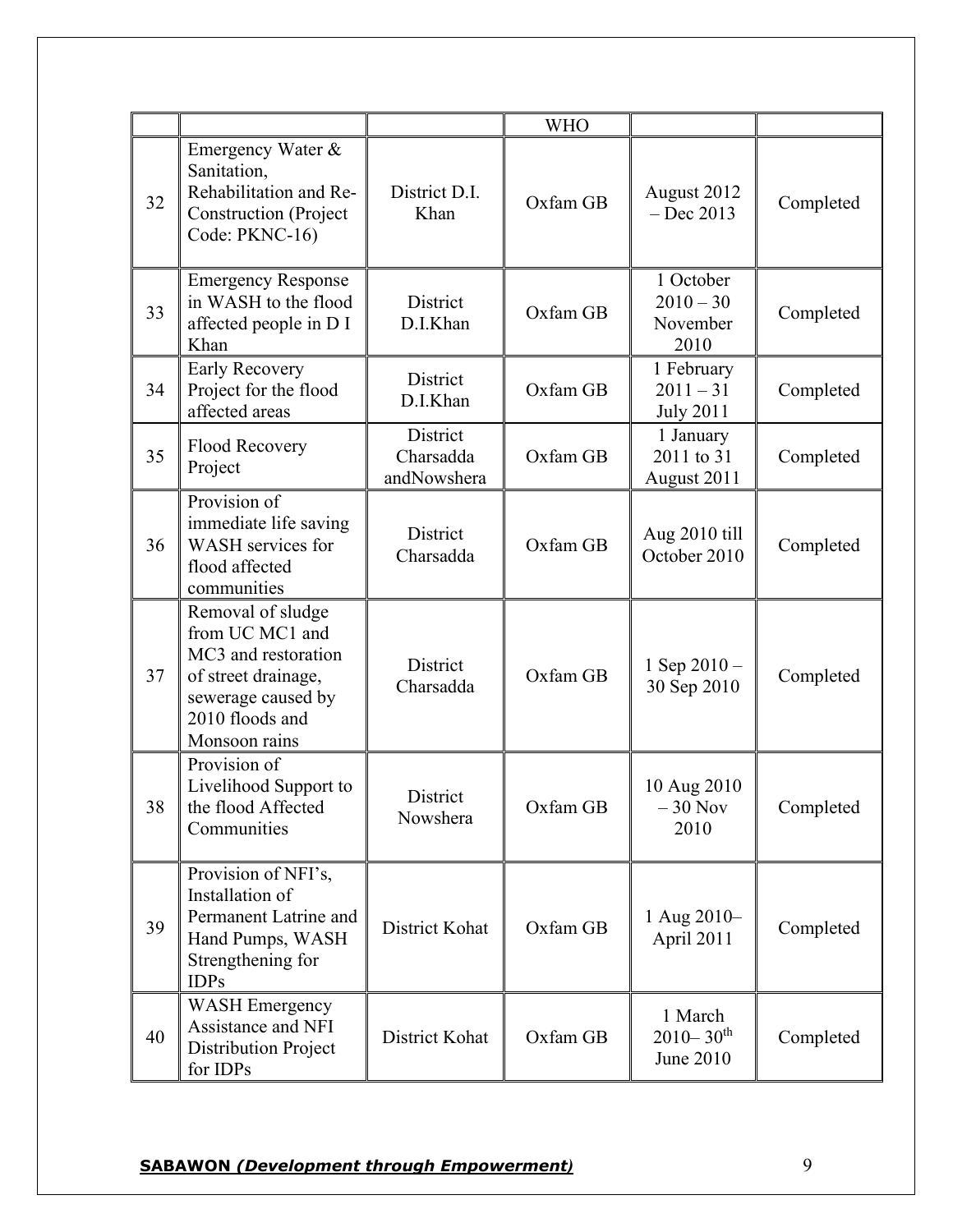|    | Repair and<br>Maintenance of                                                                              | Jalozai Camp                                                        |                                                                            | 21 April 2010                          |           |
|----|-----------------------------------------------------------------------------------------------------------|---------------------------------------------------------------------|----------------------------------------------------------------------------|----------------------------------------|-----------|
| 41 | <b>WASH Facilities and</b><br>Distribution of NFIs                                                        | District<br>Nowshera                                                | Oxfam GB                                                                   | $-30$ June<br>2010                     | Completed |
| 42 | Provision of<br><b>Emergency WASH</b><br>and Livelihood<br>Support to the IDPs                            | District Kohat                                                      | Concern<br>Worldwide                                                       | 1 Sep 2010-<br>31 July 2011            | Completed |
| 43 | <b>Community Based</b><br>Disaster Risk<br>Management in<br><b>Selected Districts of</b><br>Pakistan      | District<br>Charsadda                                               | Concern<br>Worldwide                                                       | 1 September<br>$2011 - 31$<br>May 2013 | Completed |
| 44 | <b>CDWSS-HIP Project</b>                                                                                  | <b>District</b><br>Mansehra                                         | <b>CARE</b><br>International<br>Pakistan                                   | 1 July, $08 -$<br>30 June, 09          | Completed |
| 45 | WES & CLTS<br>Programme                                                                                   | District<br>Chakwal of<br>Punjab                                    | Plan Pakistan                                                              | Nov, $05 - 30$<br>June 2011            | Completed |
| 46 | <b>Community Schools</b><br><b>Rural Support</b><br>Programme Project                                     | Khyber<br>Agency/<br>Orakzai<br>Agency/Bajur<br>Agency              | National<br>Education<br>Foundation/N<br><b>ORAD</b>                       | Sep, $04-$<br>Aug, 08                  | Completed |
| 47 | I-YES Project                                                                                             | District<br>Peshawar<br>(KPK)<br>District<br>Rawalpindi<br>(Punjab) | <b>RSPN</b>                                                                | 1 July, $07 - 30$<br>June, 08          | Completed |
| 48 | Third Party Validation<br>of Installed Water<br><b>Filtration Plants under</b><br>presidential Initiative | KPK, Punjab,<br><b>AJK &amp; FATA</b>                               | CDWA/<br>Ministry of<br>Environment                                        | April – June,<br>07                    | Completed |
| 49 | Third Party Validation<br>of Learning For All<br>(LFA) Literacy<br>Centers Across KPK.                    | All Districts of<br><b>KPK</b>                                      | Elementary<br>Education<br>Foundation<br>(EEF) (Govt<br>of(KPK)<br>Project | Sep $2005 -$<br>Oct 2055               | Completed |
| 50 | Women Rights Project                                                                                      | Kasur and<br>Sheikhupura<br>Districts,<br>Punjab                    | European<br>Commission                                                     | March, 06 -<br>Aug, 07                 | Completed |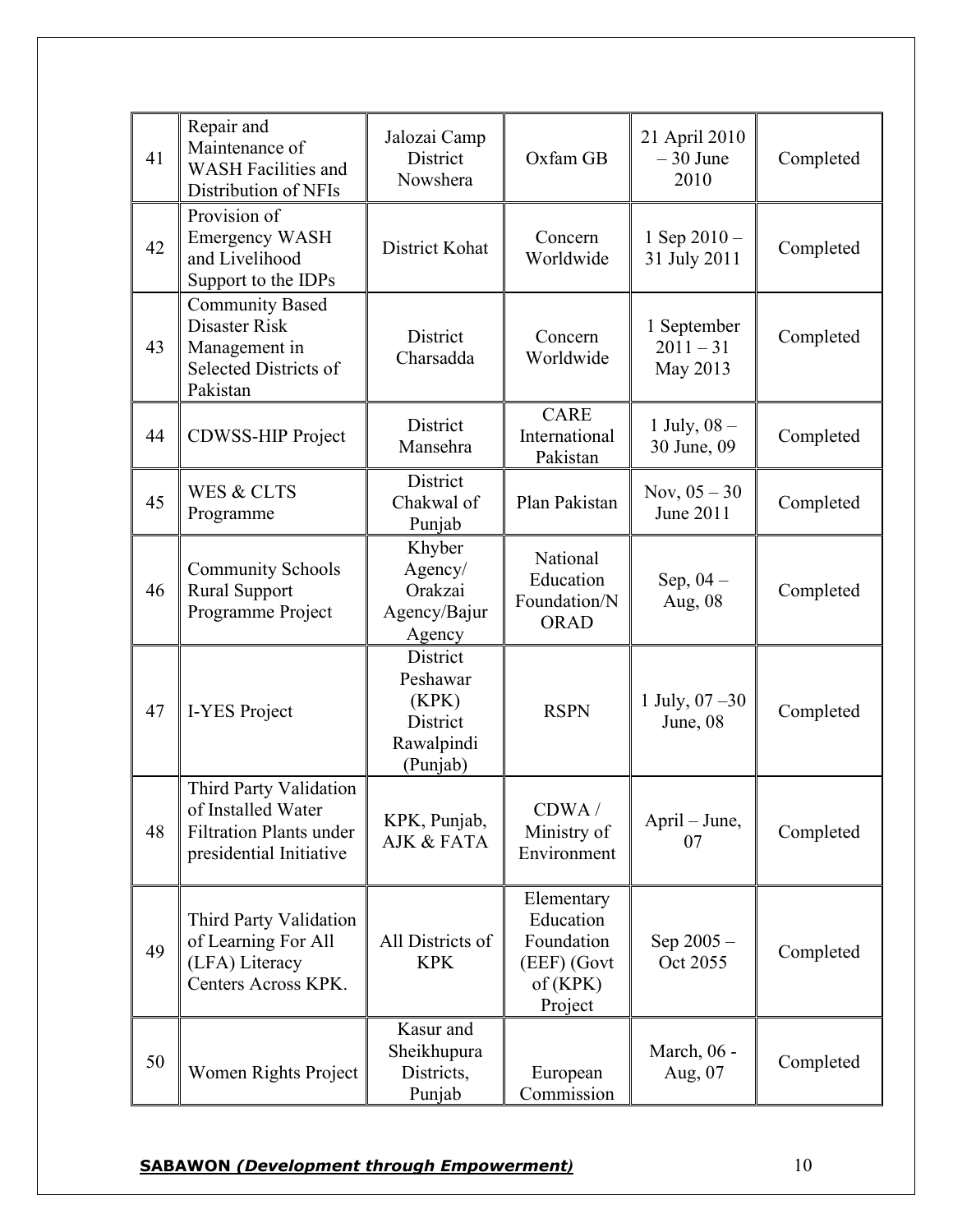|    |                                                                                                                                                                                              | Mardan and<br>Peshawar<br>Districts, KPK         |                                          |                                |           |
|----|----------------------------------------------------------------------------------------------------------------------------------------------------------------------------------------------|--------------------------------------------------|------------------------------------------|--------------------------------|-----------|
| 51 | Water, Environment<br>and Sanitation<br>Programme                                                                                                                                            | Kasur and<br>Sheikhupura<br>Districts,<br>Punjab | <b>UNICEF</b><br>Lahore                  | June, $05$ -Jan,<br>06         | Completed |
| 52 | <b>Emergency WES</b><br>Relief in Mayra Camp                                                                                                                                                 | District<br>Shangla<br>(KPK)                     | <b>UNICEF</b><br>(Shangla/Isla<br>mabad) | Nov, $05 - Dec$ ,<br>05        | Completed |
| 53 | <b>HIV/AIDS</b> Prevention<br>Interventions/Care &<br><b>Support to Female Sex</b><br><b>Workers Project</b>                                                                                 | District Mardan                                  | <b>IWP/PNAC</b>                          | Dec, $04-$<br><b>July</b> , 06 | Completed |
| 54 | <b>Women Political</b><br><b>Participation Project</b><br>(W3P)                                                                                                                              | 12 Districts of<br><b>KPK</b>                    | <b>SEC/UNDP</b>                          | Jan - March,<br>03             | Completed |
| 55 | <b>Girls Primary</b><br><b>Education Project-II</b>                                                                                                                                          | 17 Districts of<br><b>KPK</b>                    | <b>KZR</b><br>Associates/<br><b>ADB</b>  | Sep, $02 -$<br>March, 03       | Completed |
| 56 | Child to Child (C-to-<br>C) Resource Centre                                                                                                                                                  | <b>KPK</b>                                       | <b>UNICEF</b><br>Peshawar                | $2004 - 2005$                  | Completed |
| 57 | Sewerage Project and<br>Strengthening of<br>Tehsil Municipal<br>Administration<br>(TMA)                                                                                                      | TMA-Town-I<br>& Town IV<br>District<br>Peshawar  | <b>UNICEF</b><br>Peshawar                | July, $03 -$<br>June, $04$     | Completed |
| 58 | Water and<br>Environmental<br>Sanitation (WES) and<br>Primary<br><b>Environmental Care</b><br>(PEC) Focusing Girls<br><b>Primary Education</b><br>Extension of the Last<br>Year 2002 Project | District<br>Peshawar<br>$TMA - Town -$<br>I & IV | <b>UNICEF</b><br>Peshawar                | $2003 - 2005$                  | Completed |
| 59 | Water and<br>Environmental<br>Sanitation (WES) and<br>Primary<br><b>Environmental Care</b><br>(PEC) Focusing Girls<br><b>Primary Education</b>                                               | District Hangu                                   | <b>UNICEF</b><br>Peshawar                | Jan, $03 - Dec$ ,<br>05        | Completed |